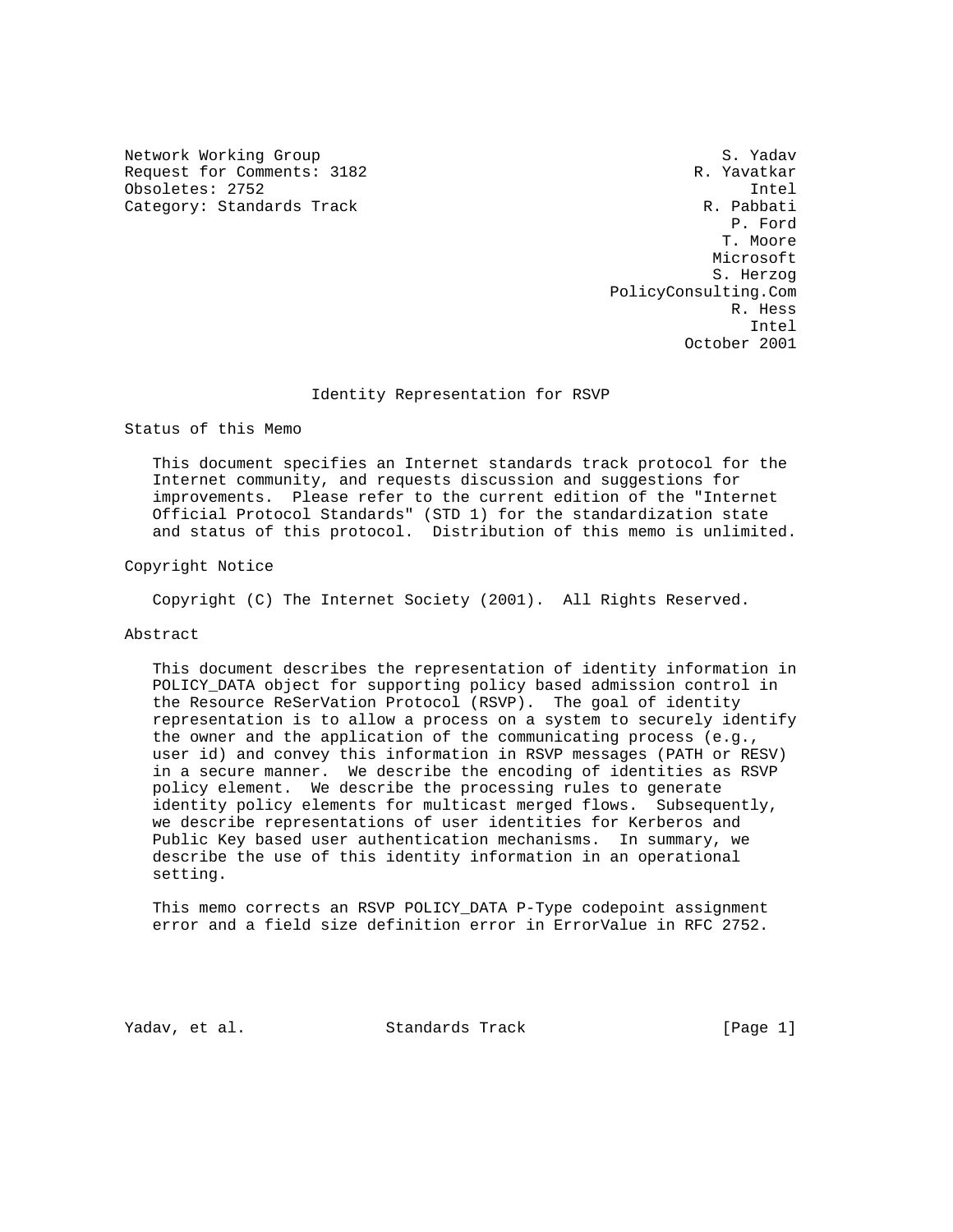1. Conventions used in this document

 The key words "MUST", "MUST NOT", "REQUIRED", "SHALL", "SHALL NOT", "SHOULD", "SHOULD NOT", "RECOMMENDED", "MAY", and "OPTIONAL" in this document are to be interpreted as described in [RFC 2119].

2. Introduction

 RSVP [RFC 2205] is a resource reservation setup protocol designed for an integrated services Internet [RFC 1633]. RSVP is used by a host to request specific quality of service (QoS) from the network for particular application data streams or flows. RSVP is also used by routers to deliver QoS requests to all nodes along the path(s) of the flows and to establish and maintain state to provide the requested service. RSVP requests will generally result in resources being reserved in each node along the data path. RSVP allows particular users to obtain preferential access to network resources, under the control of an admission control mechanism. Permission to make a reservation is based both upon the availability of the requested resources along the path of the data and upon satisfaction of policy rules. Providing policy based admission control mechanism based on user identity or application is one of the prime requirements.

 In order to solve these problems and implement identity based policy control it is required to identify the user and/or application making a RSVP request.

 This document proposes a mechanism for sending identification information in the RSVP messages and enables authorization decisions based on policy and identity.

 We describe the authentication policy element (AUTH\_DATA) contained in the POLICY\_DATA object. User process can generate an AUTH\_DATA policy element and gives it to RSVP process (service) on the originating host. RSVP service inserts AUTH\_DATA into the RSVP message to identify the owner (user and/or application) making the request for network resources. Network elements, such as routers, authenticate request using the credentials presented in the AUTH\_DATA and admit the RSVP message based on admission policy. After a request has been authenticated, first hop router installs the RSVP state and forwards the new policy element returned by the Policy Decision Point (PDP) [POL-FRAME].

Yadav, et al. Standards Track [Page 2]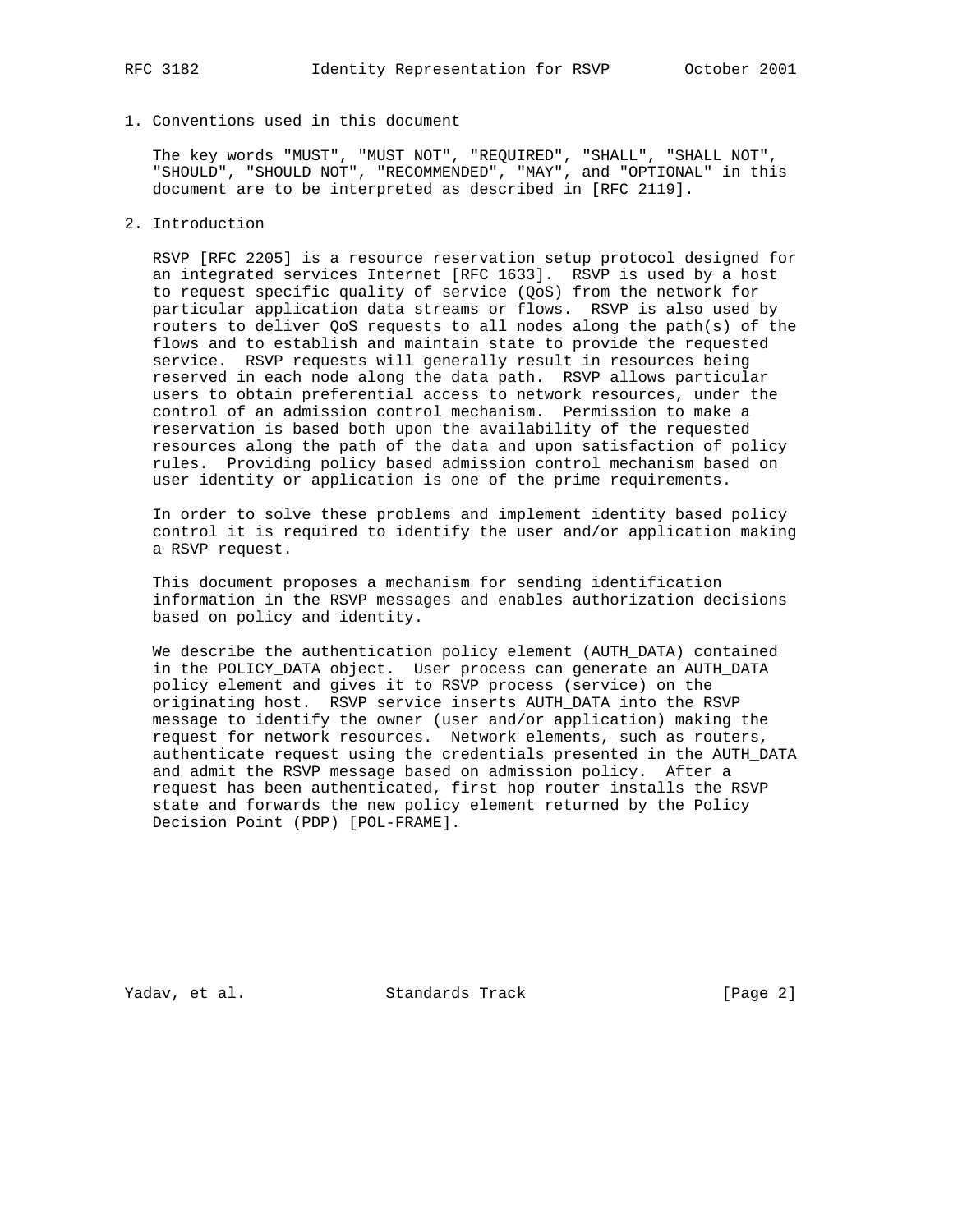- 3. Policy Element for Authentication Data
- 3.1 Policy Data Object Format

 POLICY\_DATA objects contain policy information and are carried by RSVP messages. A detail description of the format of POLICY\_DATA object can be found in "RSVP Extensions for Policy Control" [POL- EXT].

3.2 Authentication Data Policy Element

 In this section, we describe a policy element (PE) called authentication data (AUTH\_DATA). AUTH\_DATA policy element contains a list of authentication attributes.

| Length                           | P-Type = Identity Type |
|----------------------------------|------------------------|
| // Authentication Attribute List |                        |

# Length

 The length of the policy element (including the Length and P-Type) is in number of octets (MUST be a multiple of 4) and indicates the end of the authentication attribute list.

P-Type (Identity Type)

 Type of identity information contained in this Policy Element supplied as the Policy element type (P-type). The Internet Assigned Numbers Authority (IANA) acts as a registry for policy element types for identity as described in the [POL-EXT]. Initially, the registry contains the following P-Types for identity:

- 2 AUTH\_USER Authentication scheme to identify users
- 3 AUTH\_APP Authentication scheme to identify applications

Authentication Attribute List

 Authentication attributes contain information specific to authentication method and type of AUTH\_DATA. The policy element provides the mechanism for grouping a collection of authentication attributes.

Yadav, et al. Standards Track [Page 3]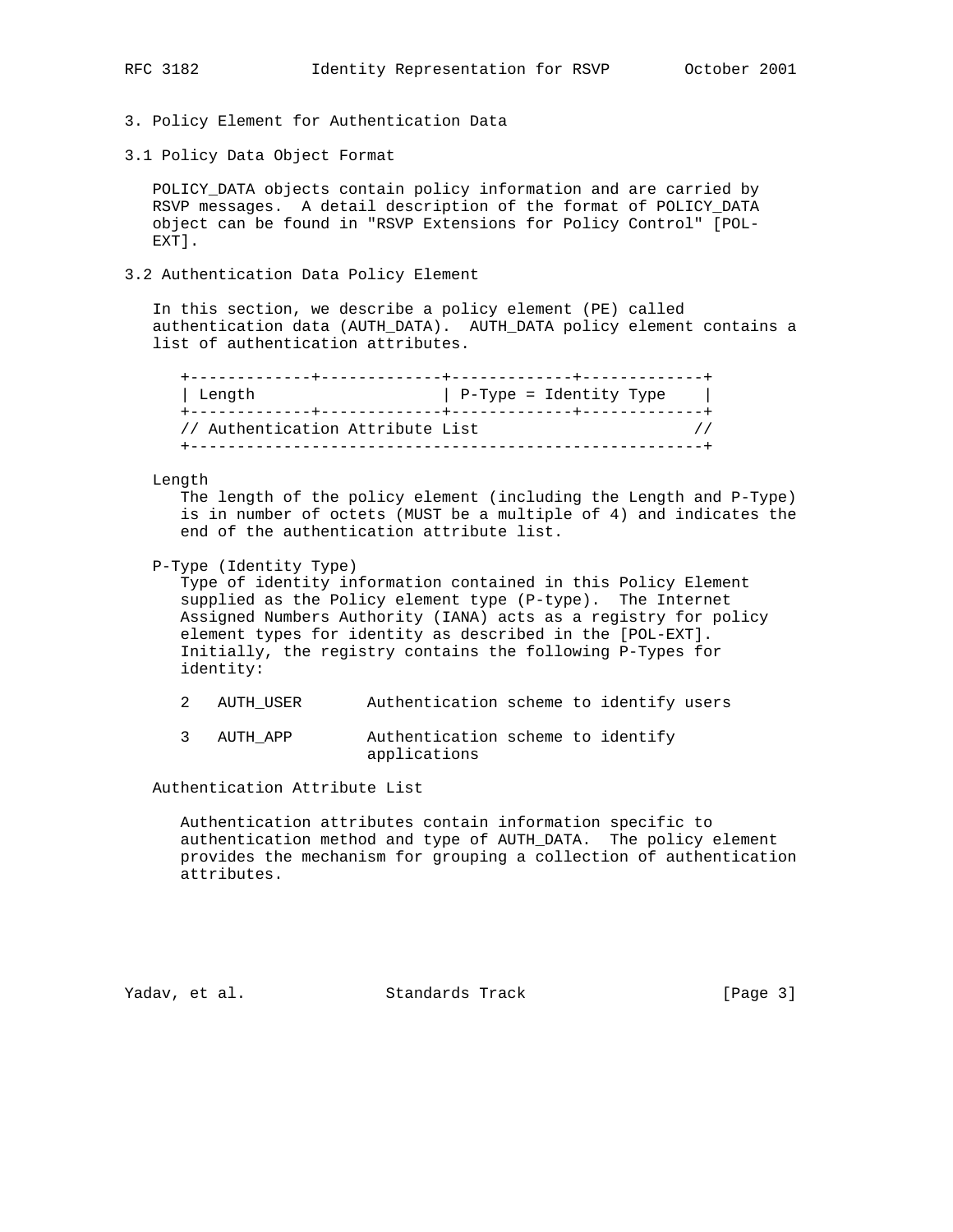# 3.3 Authentication Attributes

 Authentication attributes MUST be encoded as a multiple of 4 octets, attributes that are not a multiple of 4 octets long MUST be padded to a 4-octet boundary.

| ∣ Length               | A-Type SubType |
|------------------------|----------------|
| $\vert$ Value $\ldots$ |                |

## Length

 The length field is two octets and indicates the actual length of the attribute (including the Length and A-Type fields) in number of octets. The length does not include any bytes padding to the value field to make the attribute multiple of 4 octets long.

## A-Type

 Authentication attribute type (A-Type) field is one octet. IANA acts as a registry for A-Types as described in the section 8, IANA Considerations. Initially, the registry contains the following A-Types:

| 1 POLICY LOCATOR | Unique string for locating the     |
|------------------|------------------------------------|
|                  | admission policy (such as X.500 DN |
|                  | described in [RFC 1779]).          |

| 2 CREDENTIAL | User credential such as Kerberos |
|--------------|----------------------------------|
|              | ticket, or digital certificate.  |
|              | Application credential such as   |
|              | application ID.                  |

- 3 DIGITAL\_SIGNATURE Digital signature of the authentication data policy element.
- 4 POLICY\_ERROR\_OBJECT Detailed information on policy failures.

### SubType

 Authentication attribute sub-type field is one octet. Value of SubType depends on A-type.

## Value:

The value field contains the attribute specific information.

Yadav, et al. Standards Track [Page 4]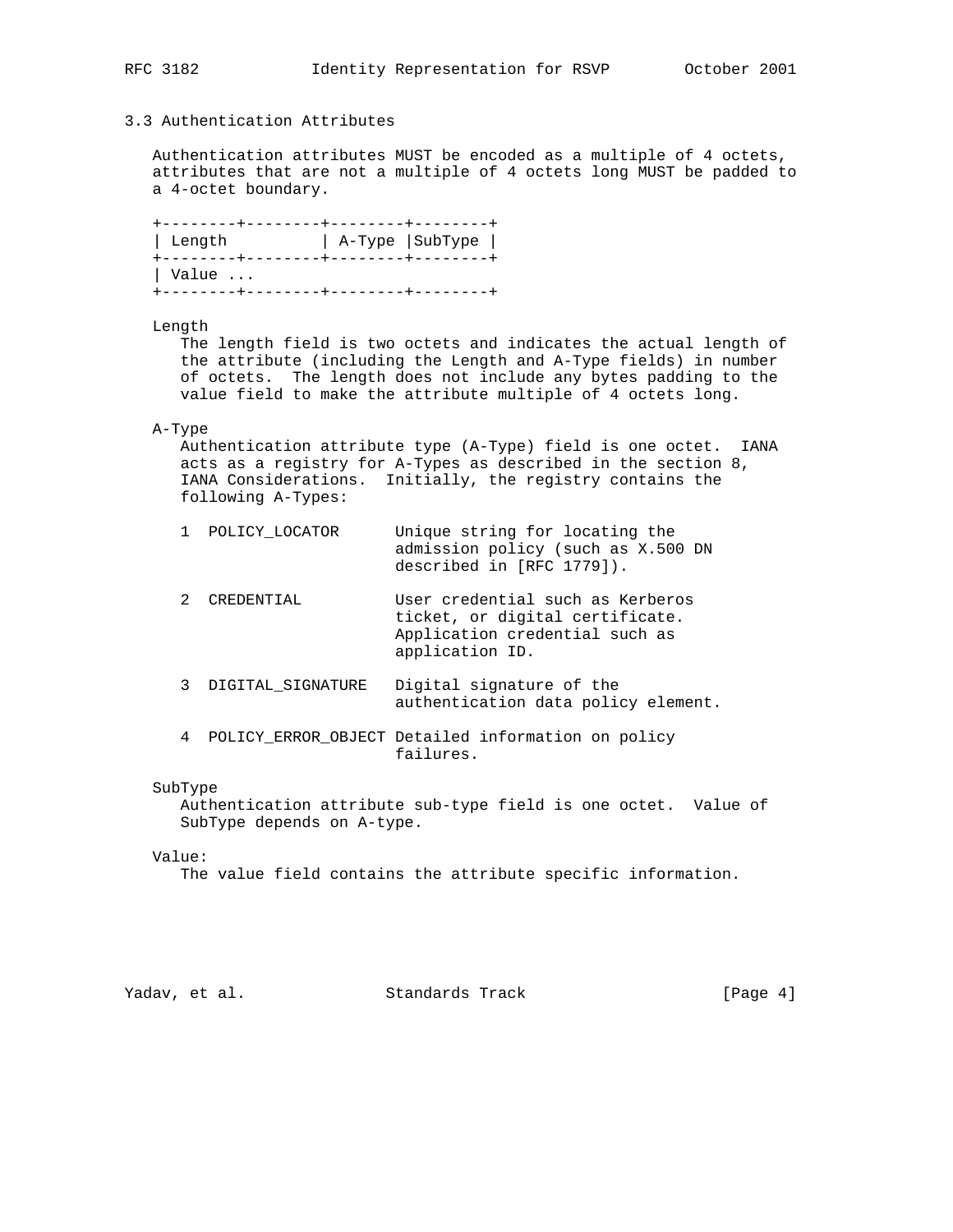# 3.3.1 Policy Locator

 POLICY\_LOCATOR is used to locate the admission policy for the user or application. Distinguished Name (DN) is unique for each User or application hence a DN is used as policy locator.

 +-------+-------+-------+-------+ | Length  $|A-Type|$  SubType +-------+-------+-------+-------+ | OctetString ... +-------+-------+-------+--------

Length

Length of the attribute, which MUST be >= 4.

A-Type

POLICY\_LOCATOR

SubType

 Following sub types for POLICY\_LOCATOR are defined. IANA acts as a registry for POLICY\_LOCATOR sub types as described in the section 8, IANA Considerations. Initially, the registry contains the following sub types for POLICY\_LOCATOR:

| 1 ASCII DN | OctetString contains the X.500 DN as  |
|------------|---------------------------------------|
|            | described in the RFC 1779 as an ASCII |
|            | string.                               |

- 2 UNICODE\_DN OctetString contains the X.500 DN described in the RFC 1779 as an UNICODE string.
- 3 ASCII\_DN\_ENCRYPT OctetString contains the encrypted X.500 DN. The Kerberos session key or digital certificate private key is used for encryption. For Kerberos encryption the format is the same as returned from gss\_seal [RFC 1509].
- 4 UNICODE\_DN\_ENCRYPT OctetString contains the encrypted UNICODE X.500 DN. The Kerberos session key or digital certificate private key is used for encryption. For Kerberos encryption the format is the same as returned from gss\_seal [RFC 1509].

 OctetString The OctetString field contains the DN.

| Yadav, et al.<br>Standards Track | [Page 5] |
|----------------------------------|----------|
|----------------------------------|----------|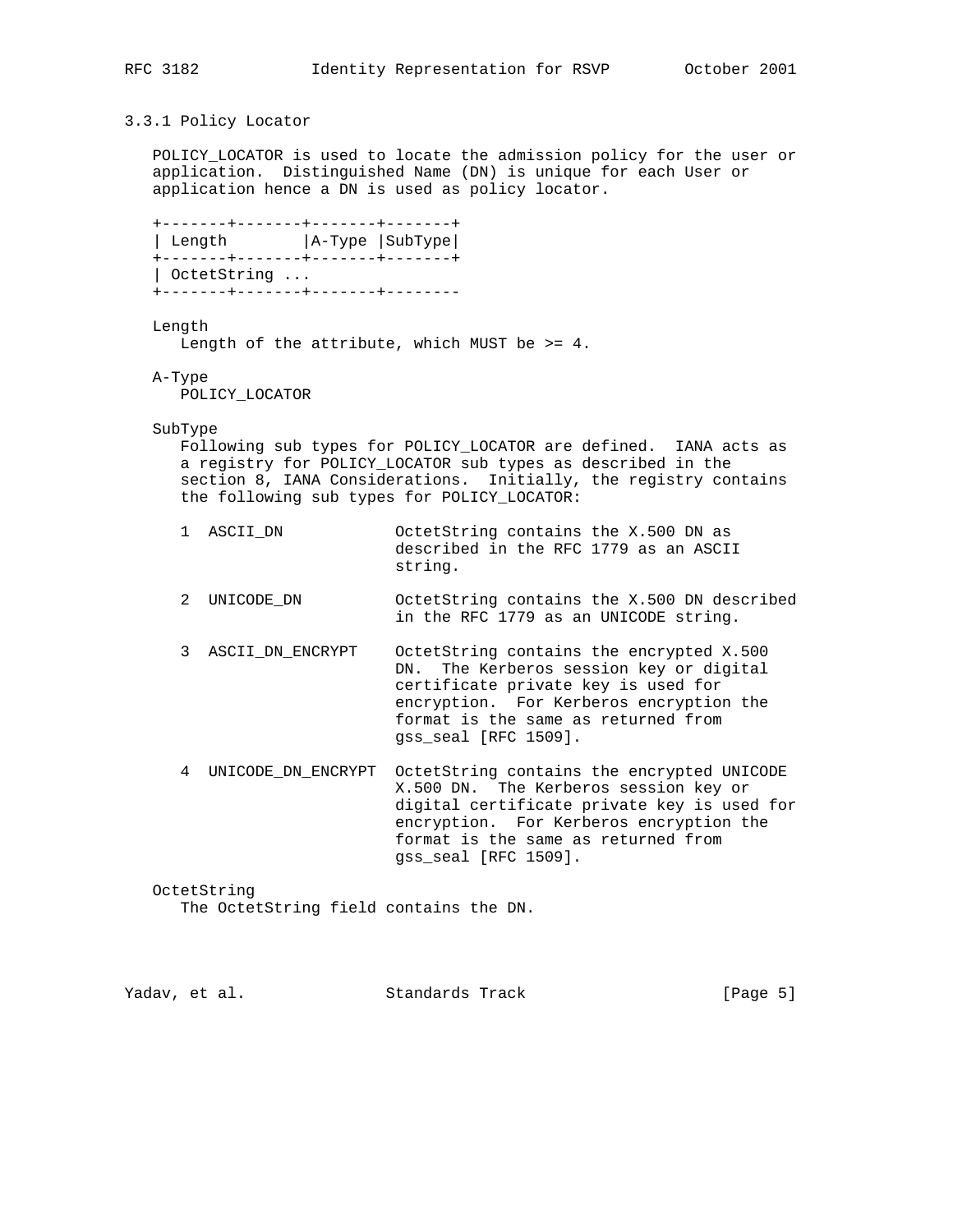# 3.3.2 Credential

 CREDENTIAL indicates the credential of the user or application to be authenticated. For Kerberos authentication method the CREDENTIAL object contains the Kerberos session ticket. For public key based authentication this field contains a digital certificate.

 A summary of the CREDENTIAL attribute format is shown below. The fields are transmitted from left to right.

```
 +-------+-------+-------+-------+
| Length | A-Type | SubType |
 +-------+-------+-------+-------+
 | OctetString ...
 +-------+-------+-------+--------
```
Length

Length of the attribute, which MUST be >= 4.

### A-Type

CREDENTIAL

## SubType

 IANA acts as a registry for CREDENTIAL sub types as described in the section 8, IANA Considerations. Initially, the registry contains the following sub types for CREDENTIAL:

- 1 ASCII\_ID OctetString contains user or application identification in plain ASCII text string.
- 2 UNICODE\_ID OctetString contains user or application identification in plain UNICODE text string.
- 3 KERBEROS\_TKT OctetString contains Kerberos ticket.
- 4 X509\_V3\_CERT OctetString contains X.509 V3 digital certificate [X.509].
- 5 PGP\_CERT OctetString contains PGP digital certificate.

The OctetString contains the user or application credential.

Yadav, et al. Standards Track [Page 6]

OctetString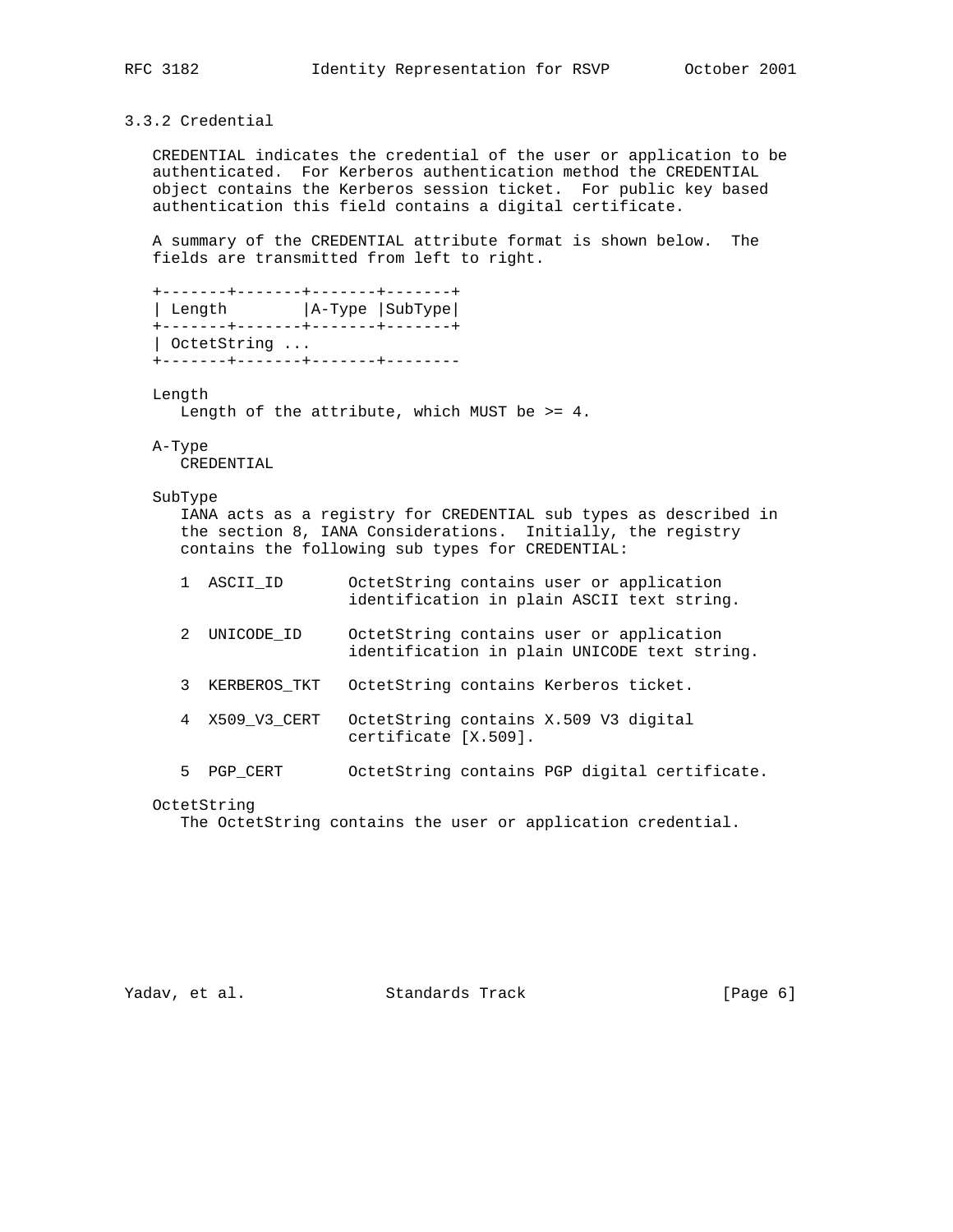## 3.3.3 Digital Signature

 The DIGITAL\_SIGNATURE attribute MUST be the last attribute in the attribute list and contains the digital signature of the AUTH\_DATA policy element. The digital signature signs all data in the AUTH\_DATA policy element up to the DIGITAL\_SIGNATURE. The algorithm used to compute the digital signature depends on the authentication method specified by the CREDENTIAL SubType field.

A summary of DIGITAL\_SIGNATURE attribute format is described below.

```
 +-------+-------+-------+-------+
| Length | A-Type | SubType |
 +-------+-------+-------+-------+
 | OctetString ...
 +-------+-------+-------+--------
```
Length

Length of the attribute, which MUST be >= 4.

A-Type

DIGITAL\_SIGNATURE

### SubType

 No sub types for DIGITAL\_SIGNATURE are currently defined. This field MUST be set to 0.

### OctetString

OctetString contains the digital signature of the AUTH\_DATA.

## 3.3.4 Policy Error Object

 This attribute is used to carry any specific policy control errors generated by a node when processing/validating an Authentication Data Policy Element. When a RSVP policy node (local policy decision point or remote PDP) encounters a request that fails policy control due to its Authentication Policy Element, it SHOULD add a POLICY\_ERROR\_CODE containing additional information about the reason the failure occurred into the policy element. This will then cause an appropriate PATH\_ERROR or RESV\_ERROR message to be generated with the policy element and appropriate RSVP error code in the message, which is returned to the request's source.

 The AUTH\_DATA policy element in the PATH or RSVP message SHOULD not contain the POLICY\_ERROR\_OBJECT attribute. These are only inserted into PATH\_ERROR and RESV\_ERROR messages when generated by policy aware intermediate nodes.

Yadav, et al. Standards Track [Page 7]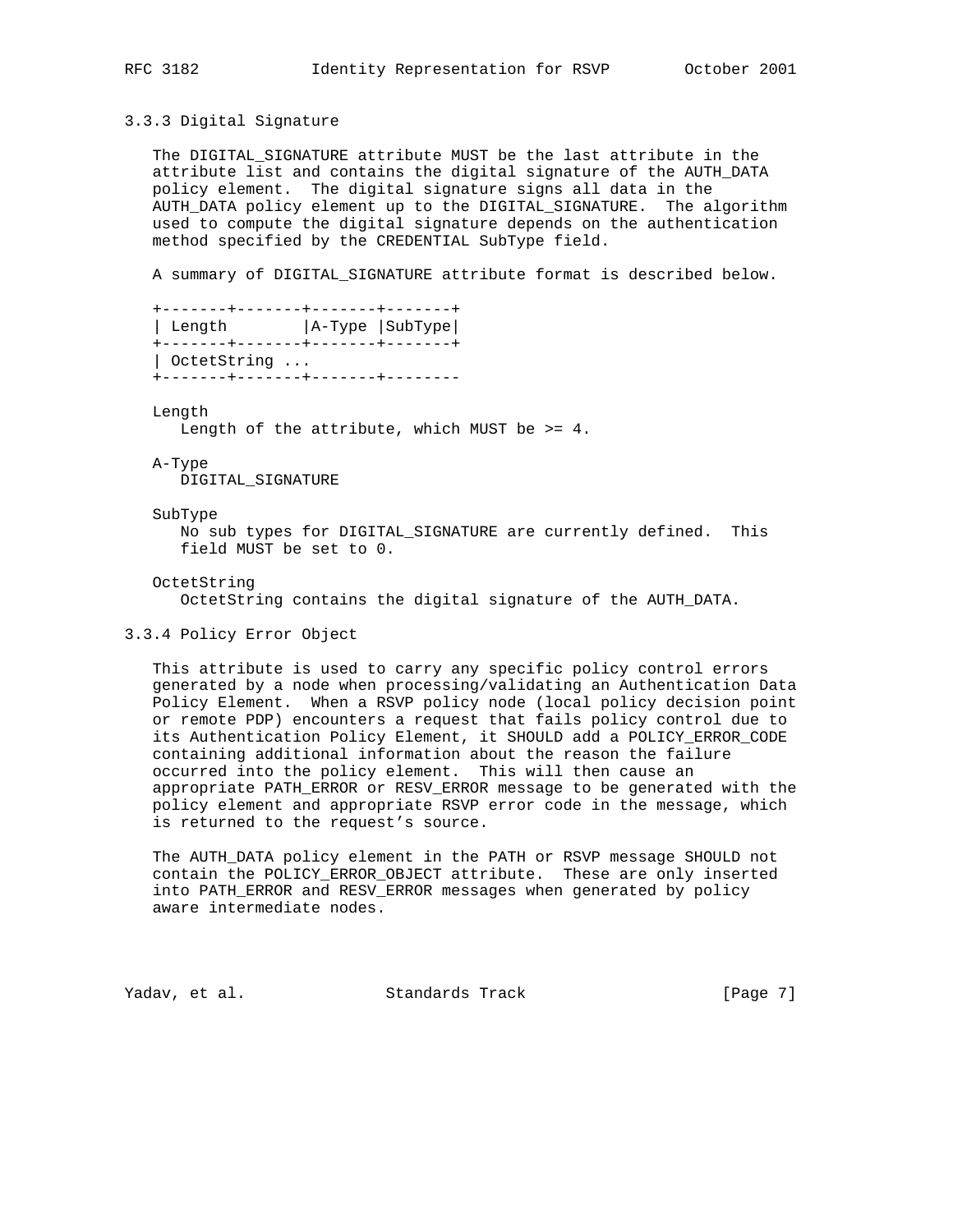+----------+----------+----------+----------+ | Length | A-Type | SubType | +----------+----------+----------+----------+ | 0 (Reserved) | ErrorValue | +----------+----------+----------+----------+ | OctetString ... +----------+----------+----------+----------+ Length Length of the attribute, which MUST be >= 8. A-Type POLICY\_ERROR\_CODE SubType No sub types for POLICY\_ERROR\_CODE are currently defined. This field MUST be set to 0. ErrorValue A 16-bit bit code containing the reason that the policy decision point failed to process the policy element. IANA acts as a registry for ErrorValues as described in section 8, IANA Considerations. Following values have been defined. 1 ERROR\_NO\_MORE\_INFO No information is available. 2 UNSUPPORTED\_CREDENTIAL\_TYPE This type of credentials is not supported. 3 INSUFFICIENT\_PRIVILEGES The credentials do not have sufficient privilege. 4 EXPIRED\_CREDENTIAL The credential has expired. 5 IDENTITY\_CHANGED Identity has changed. OctetString The OctetString field contains information from the policy decision point that MAY contain additional information about the

4. Authentication Data Formats

message in the ASCII text.

 Authentication attributes are grouped in a policy element to represent the identity credentials.

policy failure. For example, it may include a human-readable

Yadav, et al. Standards Track [Page 8]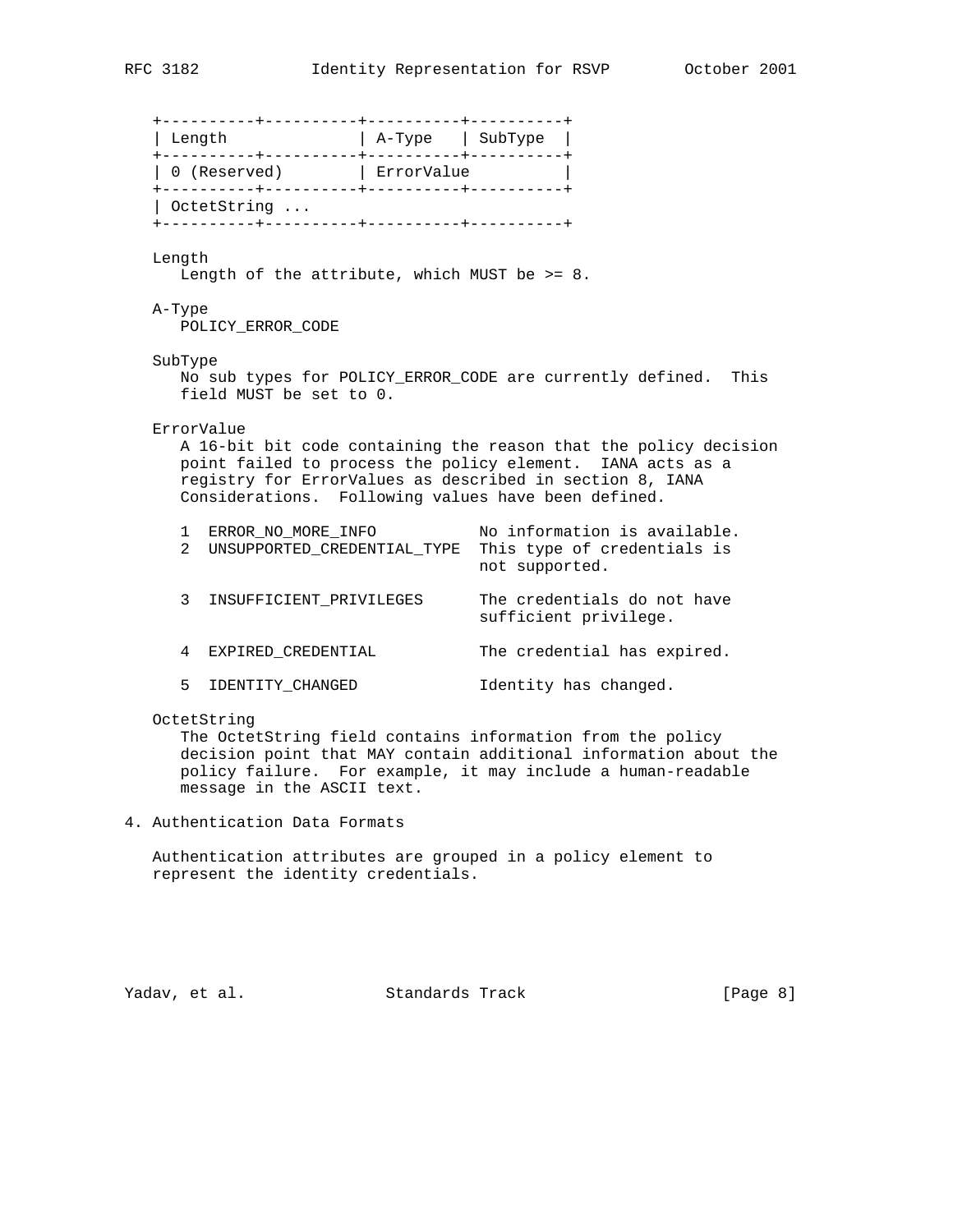# 4.1 Simple User Authentication

 In simple user authentication method the user login ID (in plain ASCII or UNICODE text) is encoded as CREDENTIAL attribute. A summary of the simple user AUTH\_DATA policy element is shown below.

| Length |                                         | P-type = AUTH_USER       |          |
|--------|-----------------------------------------|--------------------------|----------|
| Length |                                         | POLICY_LOCATOR   SubType |          |
|        | OctetString (User's Distinguished Name) |                          |          |
| Length |                                         | CREDENTIAL               | ASCII ID |
|        | OctetString (User's login ID)           |                          |          |
|        |                                         |                          |          |

# 4.2 Kerberos User Authentication

 Kerberos [RFC 1510] authentication uses a trusted third party (the Kerberos Distribution Center - KDC) to provide for authentication of the user to a network server. It is assumed that a KDC is present and both host and verifier of authentication information (router or PDP) implement Kerberos authentication.

A summary of the Kerberos AUTH\_DATA policy element is shown below.

| Length |                                         | P-type = AUTH_USER |              |
|--------|-----------------------------------------|--------------------|--------------|
| Length |                                         |                    | SubType      |
|        | OctetString (User's Distinguished Name) |                    |              |
| Length |                                         | CREDENTIAL         | KERBEROS TKT |
|        | OctetString (Kerberos Session Ticket)   |                    |              |
|        |                                         |                    |              |

# 4.2.1. Operational Setting using Kerberos Identities

 An RSVP enabled host is configured to construct and insert AUTH\_DATA policy element into RSVP messages that designate use of the Kerberos authentication method (KERBEROS\_TKT). Upon RSVP session initialization, the user application contacts the KDC to obtain a Kerberos ticket for the next network node or its PDP. A router when generating a RSVP message contacts the KDC to obtain a Kerberos

Yadav, et al. Standards Track [Page 9]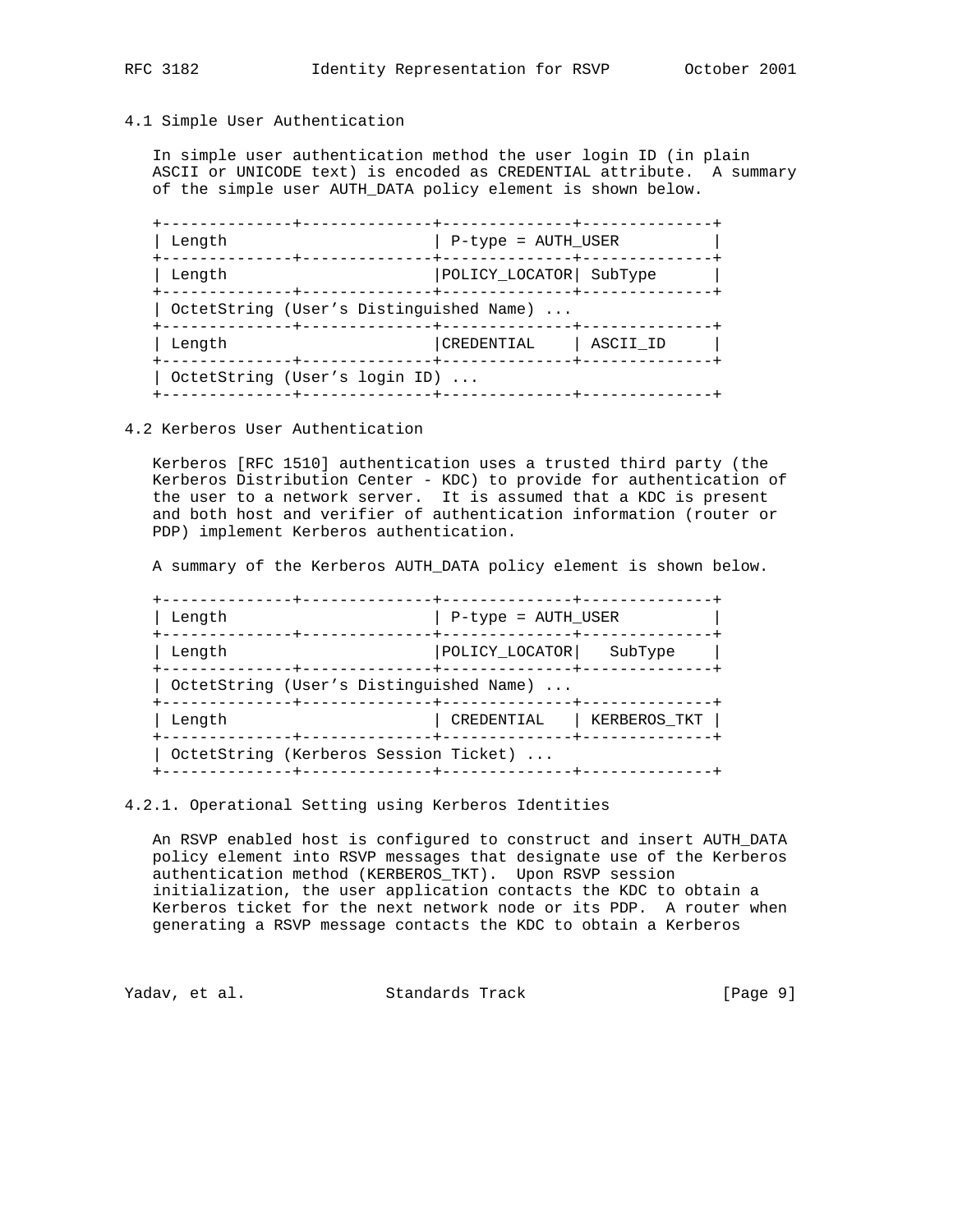ticket for the next hop network node or its PDP. The identity of the PDP or next network hop can be statically configured, learned via DHCP or maintained in a directory service. The Kerberos ticket is sent to the next network node (which may be a router or host) in a RSVP message. The KDC is used to validate the ticket and authentication the user sending RSVP message.

# 4.3 Public Key based User Authentication

 In public key based user authentication method digital certificate is encoded as user credentials. The digital signature is used for authenticating the user. A summary of the public key user AUTH\_DATA policy element is shown below.

| Length                                                                                | P-type = AUTH USER                              |         |
|---------------------------------------------------------------------------------------|-------------------------------------------------|---------|
| -------------+-----<br>Length                                                         | -------+---<br>POLICY LOCATOR                   | SubType |
| OctetString (User's Distinguished Name)                                               | ------+--------------+------------              |         |
| . - - - - - - - - - - <del>1</del> -<br>Length                                        | --------------+-------------+----<br>CREDENTIAL | SubType |
| OctetString (User's Digital Certificate)<br>. - - - - - - - - - + .<br>-------------- |                                                 |         |
| Length                                                                                | DIGITAL SIGN.   0                               |         |
| OctetString (Digital signature)                                                       |                                                 |         |

## 4.3.1. Operational Setting for public key based authentication

Public key based authentication assumes following:

- RSVP service requestors have a pair of keys (private key and public key).
- Private key is secured with the user.
- Public keys are stored in digital certificates and a trusted party, certificate authority (CA) issues these digital certificates.
- The verifier (PDP or router) has the ability to verify the digital certificate.

Yadav, et al. Standards Track [Page 10]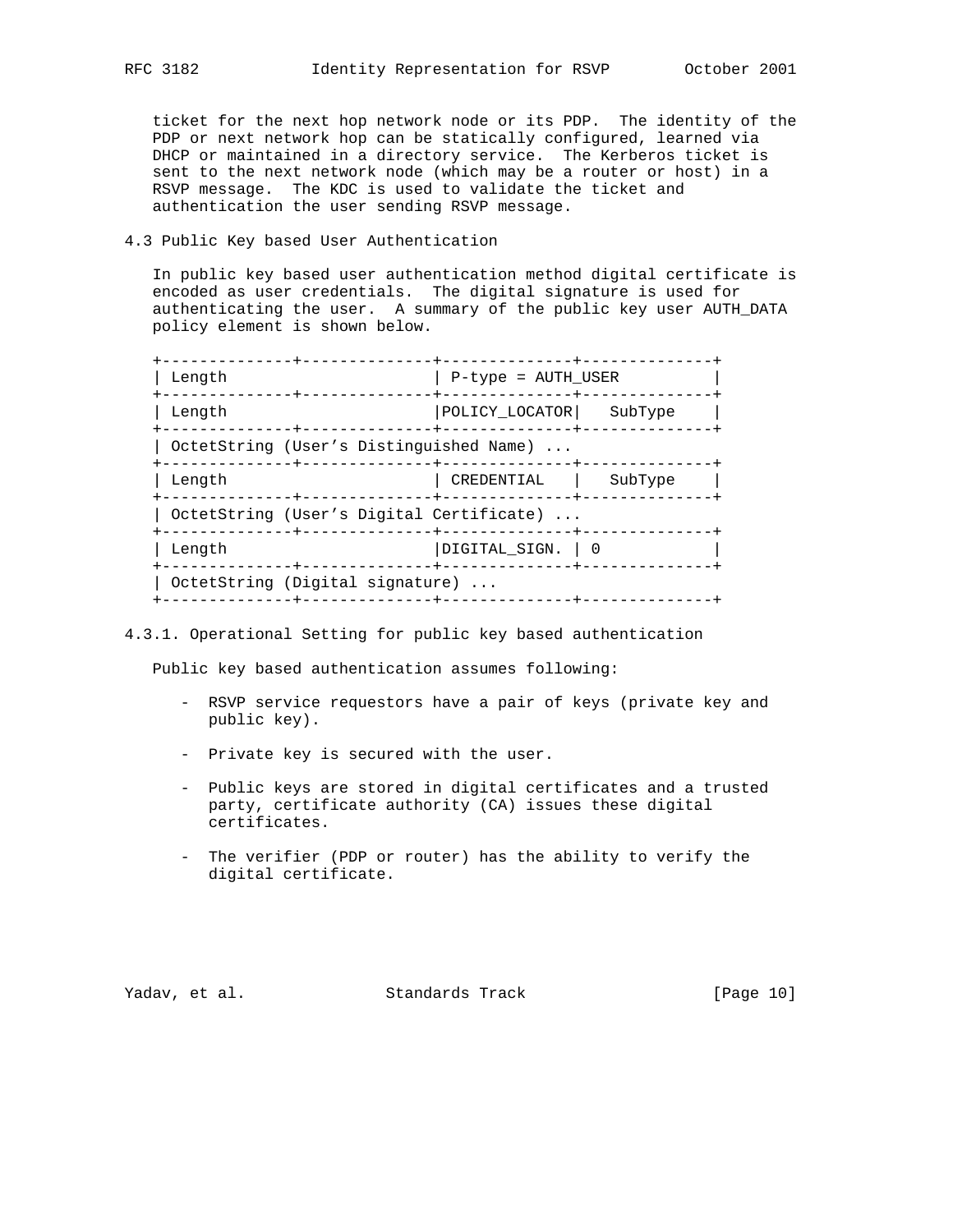RSVP requestor uses its private key to generate DIGITAL\_SIGNATURE. User Authenticators (router, PDP) use the user's public key (stored in the digital certificate) to verify the signature and authenticate the user.

## 4.4 Simple Application Authentication

 The application authentication method encodes the application identification such as an executable filename as plain ASCII or UNICODE text.

| Length                                          | P-type = AUTH_APP                 |  |
|-------------------------------------------------|-----------------------------------|--|
| Length                                          | POLICY_LOCATOR   SubType          |  |
| OctetString (Application Identity attributes in | the form of a Distinguished Name) |  |
| Length                                          | CREDENTIAL<br>ASCII ID            |  |
| OctetString (Application Id, e.g., vic.exe)     |                                   |  |

# 5. Operation



Figure 1: User and Application Authentication using AUTH\_DATA PE

 Network nodes (hosts/routers) generate AUTH\_DATA policy elements, contents of which are depend on the identity type used and the authentication method used. These generally contain authentication credentials (Kerberos ticket or digital certificate) and policy locators (which can be the X.500 Distinguished Name of the user or network node or application names). Network nodes generate AUTH\_DATA policy element containing the authentication identity when making the RSVP request or forwarding a RSVP message.

Yadav, et al. Standards Track [Page 11]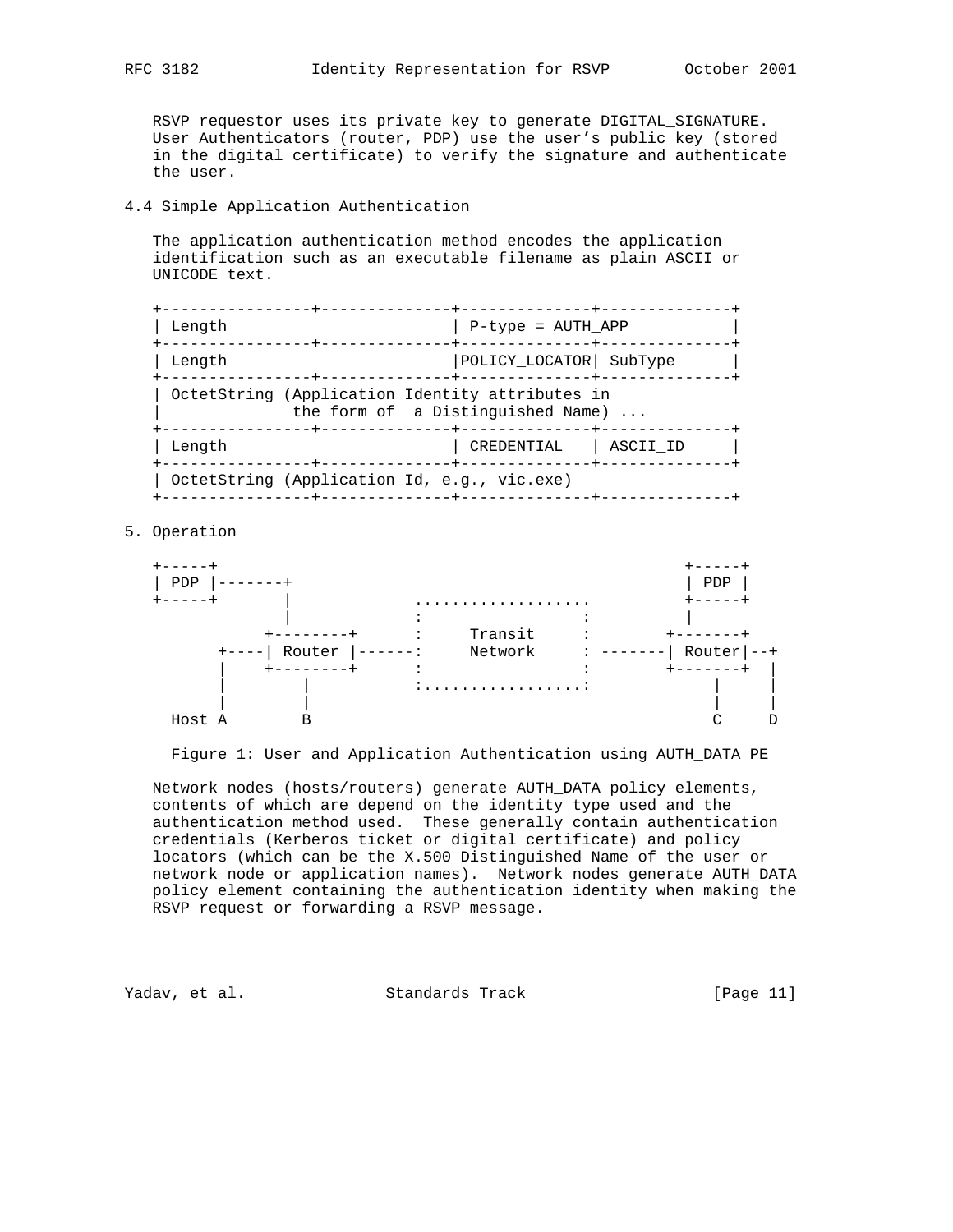Network nodes generate user AUTH\_DATA policy element using the following rules:

- 1. For unicast sessions the user policy locator is copied from the previous hop. The authentication credentials are for the current network node identity.
- 2. For multicast messages the user policy locator is for the current network node identity. The authentication credentials are for the current network node.

 Network nodes generate application AUTH\_DATA policy element using the following rules:

- 1. For unicast sessions the application AUTH\_DATA is copied from the previous hop.
- 2. For multicast messages the application AUTH\_DATA is either the first application AUTH\_DATA in the message or chosen by the PDP.
- 6. Message Processing Rules
- 6.1 Message Generation (RSVP Host)

 An RSVP message is created as specified in [RFC 2205] with following modifications.

- 1. RSVP message MAY contain multiple AUTH\_DATA policy elements.
- 2. Authentication policy element (AUTH\_DATA) is created and the IdentityType field is set to indicate the identity type in the policy element.
	- DN is inserted as POLICY\_LOCATOR attribute.
	- Credentials such as Kerberos ticket or digital certificate are inserted as the CREDENTIAL attribute.
- 3. POLICY\_DATA object (containing the AUTH\_DATA policy element) is inserted in the RSVP message in appropriate place. If INTEGRITY object is not computed for the RSVP message then an INTEGRITY object SHOULD be computed for this POLICY\_DATA object, as described in the [POL\_EXT], and SHOULD be inserted as a Policy Data option.

Yadav, et al. Standards Track [Page 12]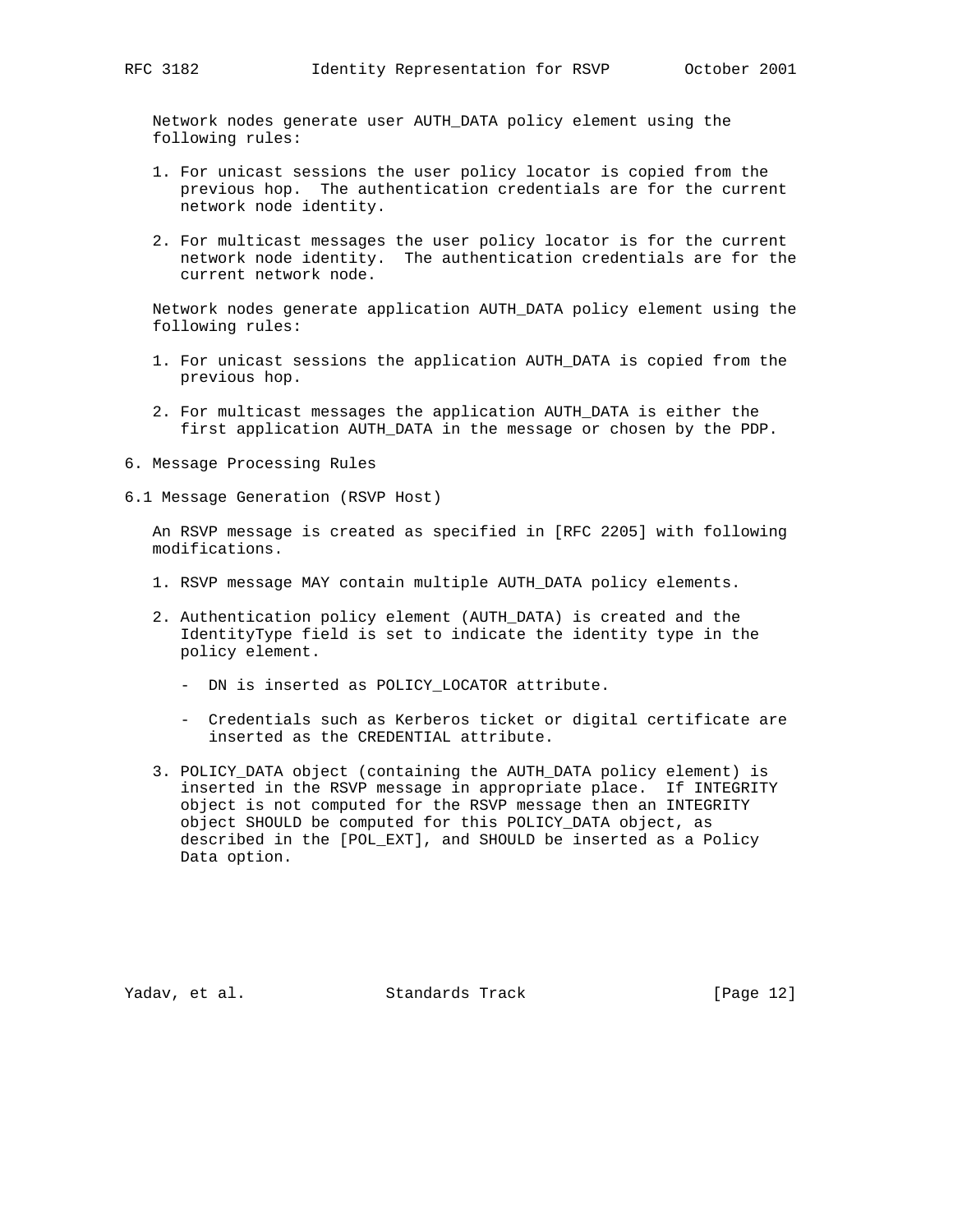6.2 Message Reception (Router)

 RSVP message is processed as specified in [RFC 2205] with following modifications.

- 1. If router is not policy aware then it SHOULD send the RSVP message to the PDP and wait for response. If the router is policy unaware then it ignores the policy data objects and continues processing the RSVP message.
- 2. Reject the message if the response from the PDP is negative.
- 3. Continue processing the RSVP message.
- 6.3 Authentication (Router/PDP)
	- 1. Retrieve the AUTH\_DATA policy element. Check the PE type field and return an error if the identity type is not supported.
	- 2. Verify user credential
		- Simple authentication: e.g., Get user ID and validate it, or get executable name and validate it.
		- Kerberos: Send the Kerberos ticket to the KDC to obtain the session key. Using the session key authenticate the user.
		- Public Key: Validate the certificate that it was issued by a trusted Certificate Authority (CA) and authenticate the user or application by verifying the digital signature.
- 7. Error Signaling

 If PDP fails to verify the AUTH\_DATA policy element then it MUST return policy control failure (Error Code = 02) to the PEP. The error values are described in [RFC 2205] and [POL-EXT]. Also PDP SHOULD supply a policy data object containing an AUTH\_DATA Policy Element with A-Type=POLICY\_ERROR\_CODE containing more details on the Policy Control failure (see section 3.3.4). The PEP will include this Policy Data object in the outgoing RSVP Error message.

8. IANA Considerations

 Following the policies outlined in [IANA-CONSIDERATIONS], Standard RSVP Policy Elements (P-type values) are assigned by IETF Consensus action as described in [POL-EXT].

Yadav, et al. Standards Track [Page 13]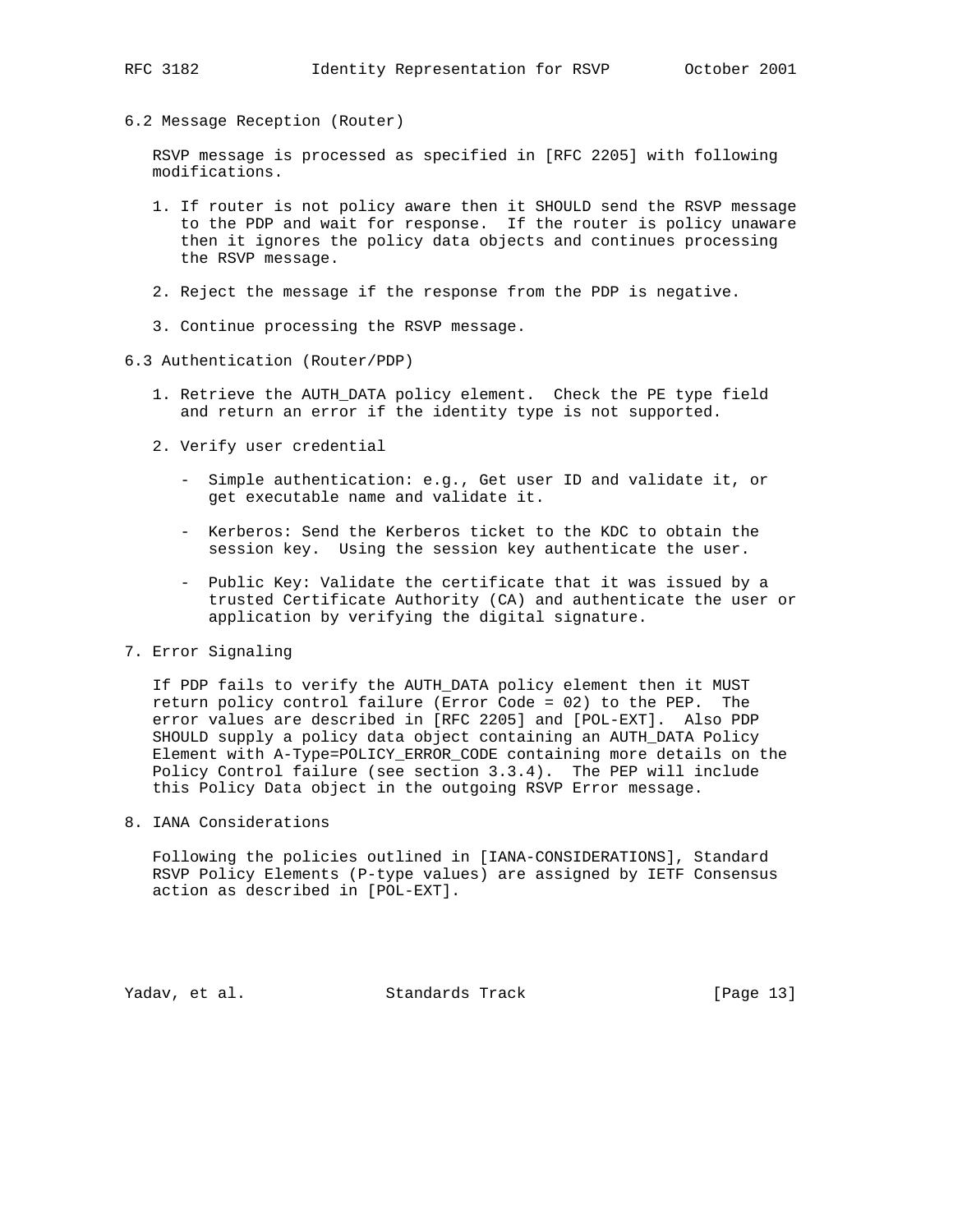P-Type AUTH\_USER is assigned the value 2. P-Type AUTH\_APP is assigned the value 3.

 Following the policies outlined in [IANA-CONSIDERATIONS], authentication attribute types (A-Type) in the range 0-127 are allocated through an IETF Consensus action, A-Type values between 128-255 are reserved for Private Use and are not assigned by IANA.

 A-Type POLICY\_LOCATOR is assigned the value 1. A-Type CREDENTIAL is assigned the value 2. A-Type DIGITAL\_SIGNATURE is assigned the value 3. A-Type POLICY\_ERROR\_OBJECT is assigned the value 4.

 Following the policies outlined in [IANA-CONSIDERATIONS], POLICY\_LOCATOR SubType values in the range 0-127 are allocated through an IETF Consensus action, POLICY\_LOCATOR SubType values between 128-255 are reserved for Private Use and are not assigned by IANA.

 POLICY\_LOCATOR SubType ASCII\_DN is assigned the value 1, SubType UNICODE\_DN is assigned the value 2, SubType ASCII\_DN\_ENCRYPT is assigned the value 3 and SubType UNICODE\_DN\_ENCRYPT is assigned the value 4.

 Following the policies outlined in [IANA-CONSIDERATIONS], CREDENTIAL SubType values in the range 0-127 are allocated through an IETF Consensus action, CREDENTIAL SubType values between 128-255 are reserved for Private Use and are not assigned by IANA.

 CREDENTIAL SubType ASCII\_ID is assigned the value 1, SubType UNICODE\_ID is assigned the value 2, SubType KERBEROS\_TKT is assigned the value 3, SubType X509\_V3\_CERT is assigned the value 4, SubType PGP\_CERT is assigned the value 5.

 Following the policies outlined in [IANA-CONSIDERATIONS], ErrorValues in the range 0-32767 are allocated through an IETF Consensus action, ErrorValues between 32768-65535 are reserved for Private Use and are not assigned by IANA.

 ErrorValue ERROR\_NO\_MORE\_INFO is assigned the value 1, UNSUPPORTED\_CREDENTIAL\_TYPE is assigned the value 2, INSUFFICIENT\_PRIVILEGES is assigned the value 3, EXPIRED\_CREDENTIAL is assigned the value 4, and IDENTITY\_CHANGED is assigned the value 5.

Yadav, et al. Standards Track [Page 14]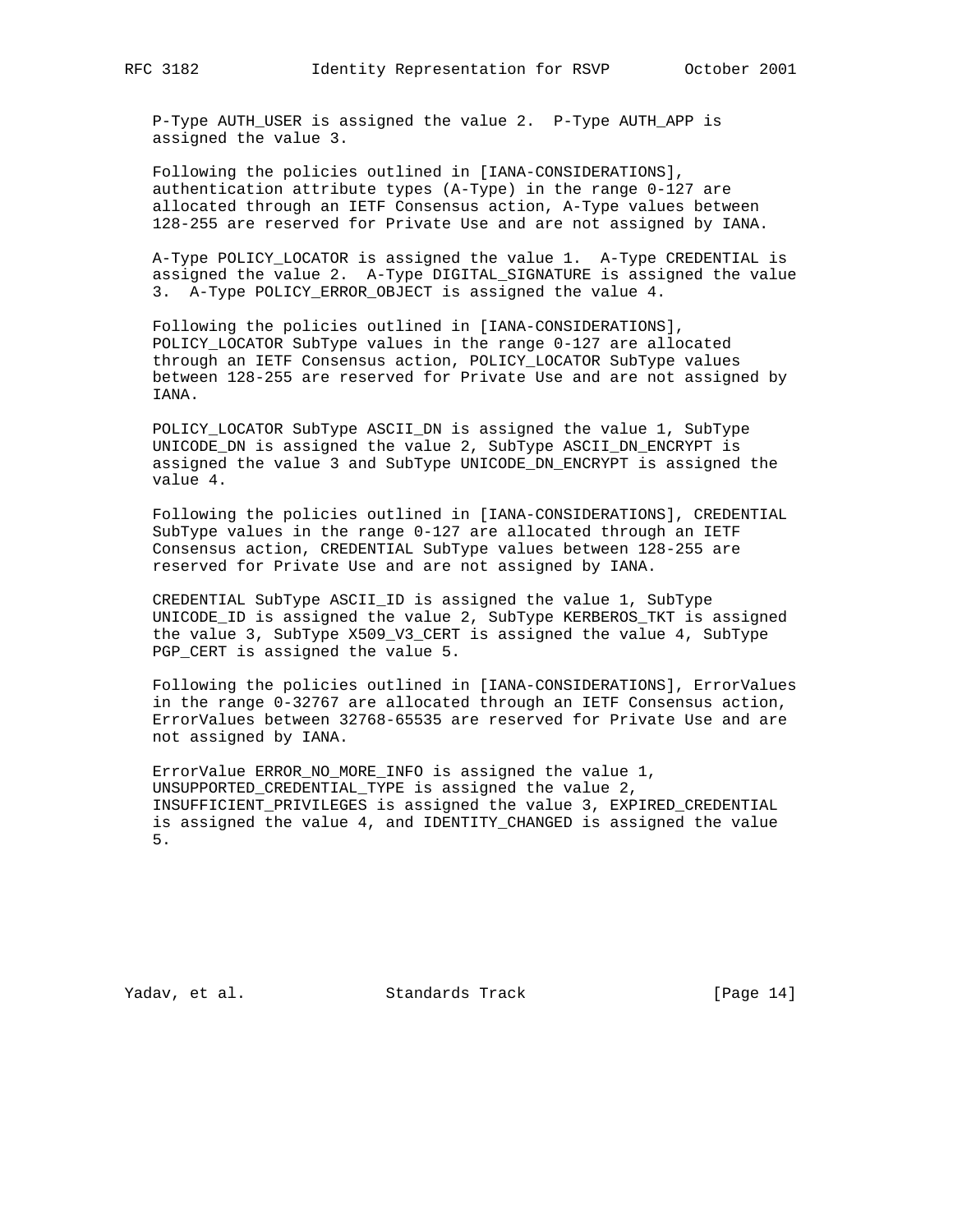# 9. Security Considerations

 The purpose of this memo is to describe a mechanism to authenticate RSVP requests based on user identity in a secure manner. RSVP INTEGRITY object is used to protect the policy object containing user identity information from security (replay) attacks. Combining the AUTH\_DATA policy element and the INTEGRITY object results in a secure access control that enforces authentication based on both the identity of the user and the identity of the originating node.

 Simple authentication does not contain credential that can be securely authenticated and is inherently less secured.

The Kerberos authentication mechanism is reasonably well secured.

 User authentication using a public key certificate is known to provide the strongest security.

# 10. Acknowledgments

 We would like to thank Andrew Smith, Bob Lindell and many others for their valuable comments on this memo.

11. References

| [ASCII]     | Coded Character Set -- 7-Bit American Standard<br>Code for Information Interchange, ANSI X3.4-<br>1986.                                                    |
|-------------|------------------------------------------------------------------------------------------------------------------------------------------------------------|
|             | [IANA-CONSIDERATIONS] Alvestrand, H. and T. Narten, "Guidelines for<br>Writing an IANA Considerations Section in<br>RFCs", BCP 26, RFC 2434, October 1998. |
| [POL-EXT]   | Herzog, S., "RSVP Extensions for Policy<br>Control", RFC 2750, January 2000.                                                                               |
| [POL-FRAME] | Yavatkar, R., Pendarakis, D. and R. Guerin, "A<br>Framework for Policy-based Admission Control<br>RSVP", RFC 2753, January 2000.                           |
| FRFC 15101  | Kohl, J. and C. Neuman, "The Kerberos Network<br>Authentication Service (V5)", RFC 1510,<br>September 1993.                                                |
| [RFC 1704]  | Haller, N. and R. Atkinson, "On Internet<br>Authentication", RFC 1704, October 1994.                                                                       |

| Yadav, et al. | Standards Track | [Page 15] |
|---------------|-----------------|-----------|
|               |                 |           |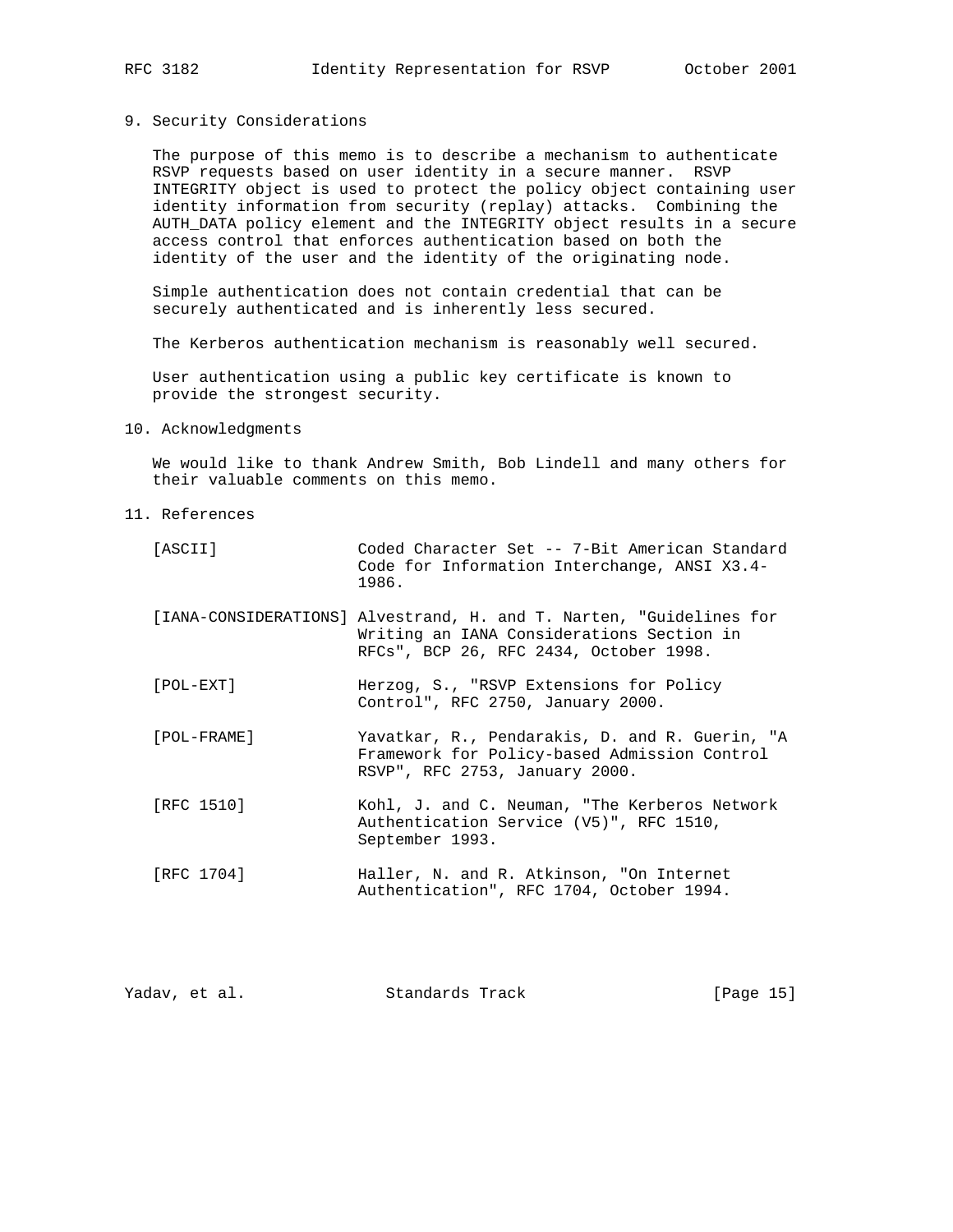| RFC 3182               | Identity Representation for RSVP October 2001                                                                                                                               |
|------------------------|-----------------------------------------------------------------------------------------------------------------------------------------------------------------------------|
| [RFC 1779]             | Killie, S., "A String Representation of<br>Distinguished Names", RFC 1779, March 1995.                                                                                      |
| FRFC 22051             | Braden, R., Zhang, L., Berson, S., Herzog, S.<br>and S. Jamin, "Resource ReSerVation Protocol<br>(RSVP) - Version 1 Functional Specification",<br>RFC 2205, September 1997. |
| [RFC 2209]             | Braden, R. and L. Zhang, "Resource ReSerVation<br>Protocol (RSVP) - Version 1 Message Processing<br>Rules", RFC 2209, September 1997.                                       |
| [RFC 2119]             | Bradner, S., "Key words for use in RFCs to<br>Indicate Requirement Levels", BCP 14, RFC 2119,<br>March 1997.                                                                |
| [RFC 2751]             | Herzog, S., "Signaled Preemption Priority<br>Policy Element", RFC 2751, January 2000.                                                                                       |
| [UNICODE]              | The Unicode Consortium, "The Unicode Standard,<br>Version 2.0", Addison-Wesley, Reading, MA,<br>1996.                                                                       |
| [X.509]                | Housley, R., Ford, W., Polk, W. and D. Solo,<br>"Internet X.509 Public Key Infrastructure<br>Certificate and CRL Profile", RFC 2459, January<br>1999.                       |
| $[X.509-TTU]$          | ITU-T (formerly CCITT) Information technology -<br>Open Systems Interconnection - The Directory:<br>Authentication Framework Recommendation X.509<br>ISO/IEC 9594-8         |
| 12. Authors' Addresses |                                                                                                                                                                             |

 Satyendra Yadav Intel, JF3-206 2111 NE 25th Avenue Hillsboro, OR 97124

EMail: Satyendra.Yadav@intel.com

Yadav, et al. Standards Track [Page 16]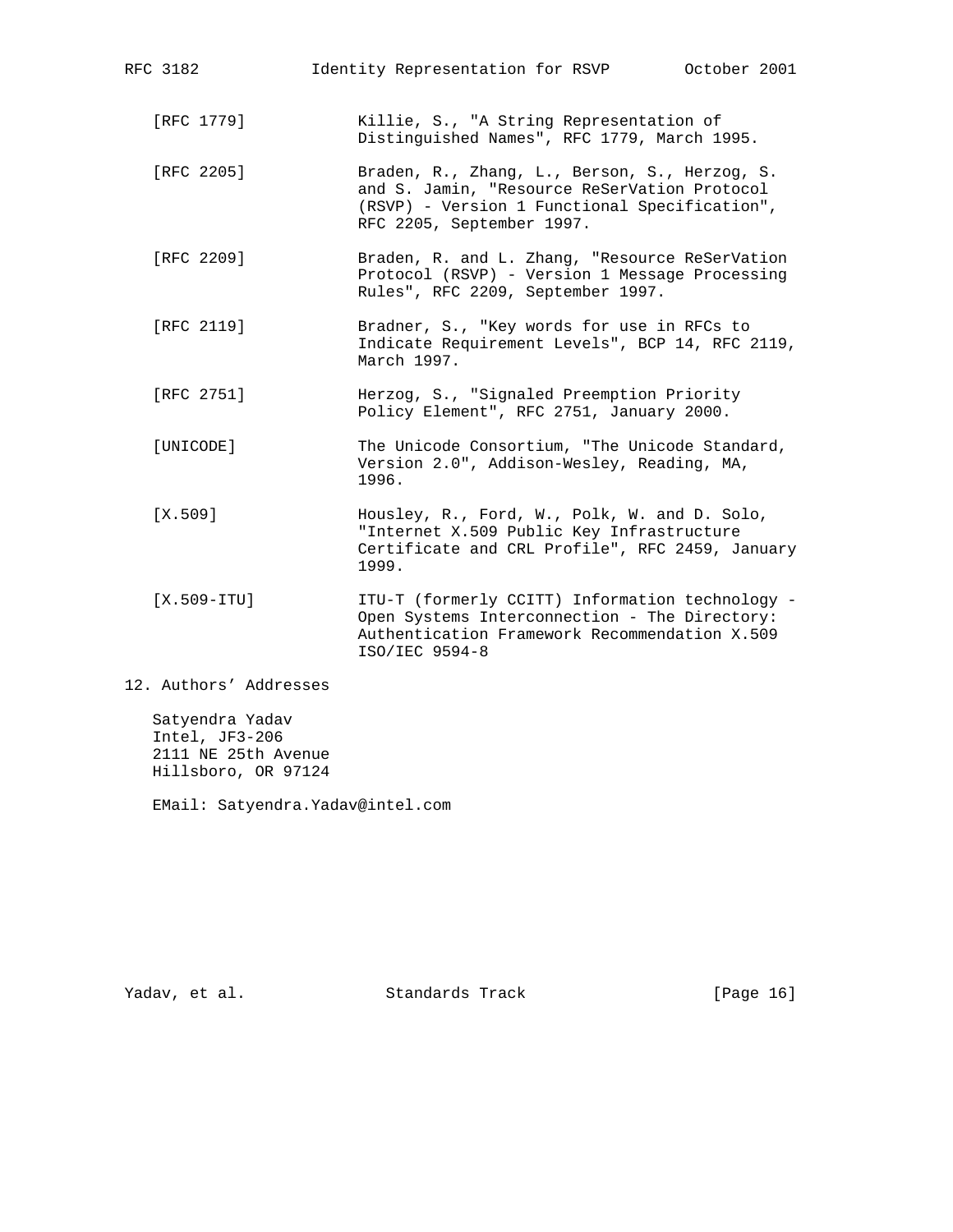Raj Yavatkar Intel, JF3-206 2111 NE 25th Avenue Hillsboro, OR 97124 EMail: Raj.Yavatkar@intel.com Ramesh Pabbati Microsoft 1 Microsoft Way Redmond, WA 98054 EMail: rameshpa@microsoft.com Peter Ford Microsoft 1 Microsoft Way Redmond, WA 98054 EMail: peterf@microsoft.com Tim Moore Microsoft 1 Microsoft Way Redmond, WA 98054 EMail: timmoore@microsoft.com Shai Herzog PolicyConsulting.Com 200 Clove Rd. New Rochelle, NY 10801 EMail: herzog@policyconsulting.com Rodney Hess Intel, BD1 28 Crosby Drive Bedford, MA 01730 EMail: rodney.hess@intel.com

Yadav, et al. Standards Track [Page 17]